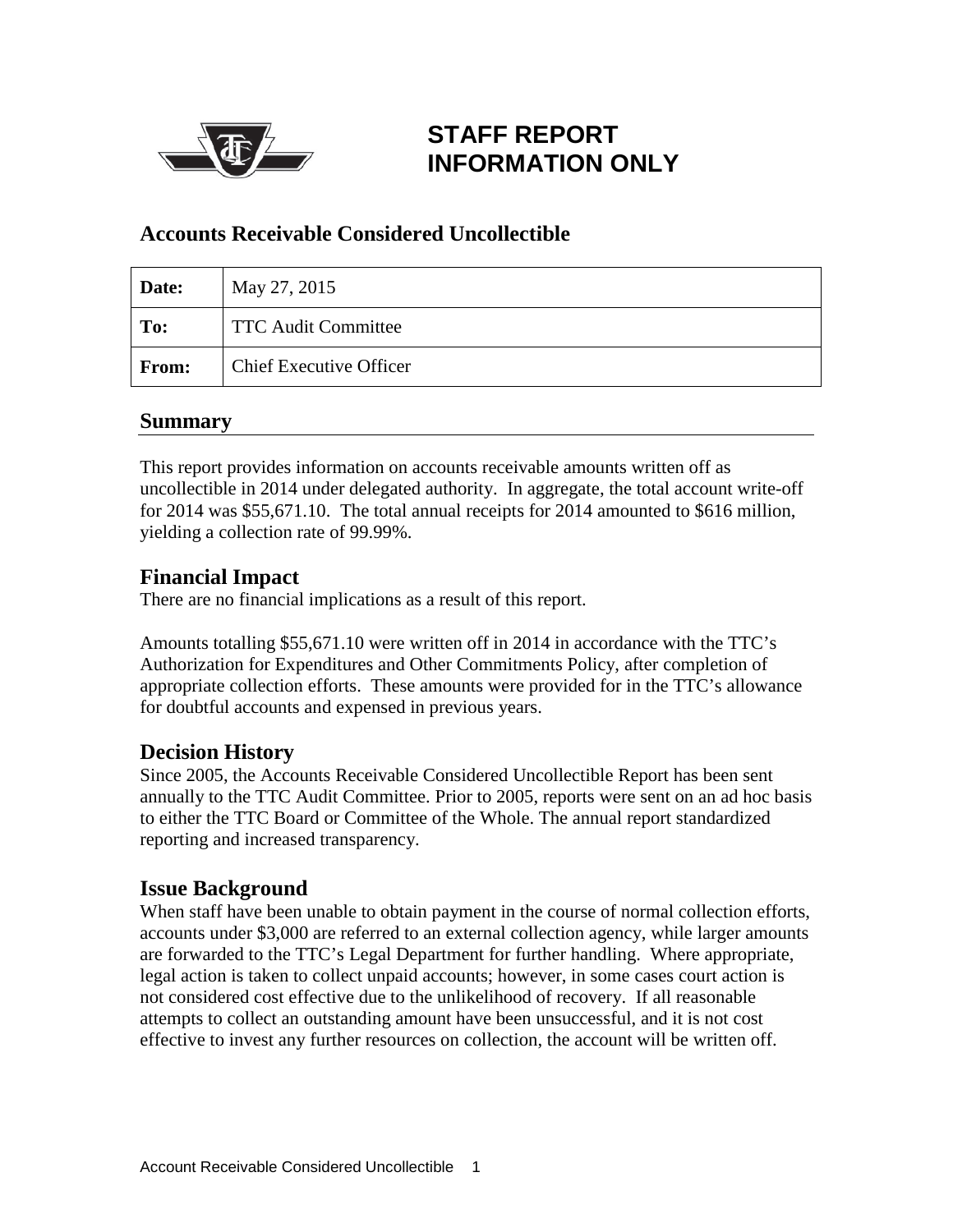TTC's Authorization for Expenditures and Other Commitments Policy allows senior staff (as delegated by the Chief Executive Officer) to write-off individual uncollectible amounts up to \$50,000. Individual amounts over \$50,000 require Board approval.

The Committee last received for information a report on uncollectible accounts approved for write-off at the senior staff level covering the year 2013 at its meeting on May 12, 2014.

[http://www.ttc.ca/About\\_the\\_TTC/Audit\\_Committees/Audit\\_Committee\\_Meetings/2014/](http://www.ttc.ca/About_the_TTC/Audit_Committees/Audit_Committee_Meetings/2014/May_12/Reports/Accounts_Receivable_.pdf) [May\\_12/Reports/Accounts\\_Receivable\\_.pdf](http://www.ttc.ca/About_the_TTC/Audit_Committees/Audit_Committee_Meetings/2014/May_12/Reports/Accounts_Receivable_.pdf)

### **Accessibility Issues**

There are no accessibility or equity issues associated with this report.

### **Comments**

#### **Individual accounts under \$50,000**

In 2014, the Head of Finance approved the write-off of individual accounts receivable balances of \$25,000 or less as summarized below.

| <b>Total Written Off</b> | \$55,671.10 |
|--------------------------|-------------|
| Volume Incentive Plan    | 100.00      |
| Metropass Discount Plan  | 48,889.85   |
| Ex-Employees             | \$6,681.25  |

#### Ex- Employees

Bad debts with respect to ex-employees totalled \$6,681.25. These amounts are typically related to TTC levies for uniforms, employee passes, working fund shortages, health benefits and other miscellaneous charges.

#### Metropass Discount Plan

Metropass Discount Plan (MDP) sales totalled \$73 million in 2014. The value of delinquent MDP customer accounts written off in 2014 amounted to \$48,889.85. MDP bad debts relate to "NSF" situations wherein the customer's preauthorized payment is not honoured by their bank. A customer whose account is in default is immediately suspended, and if the account is not subsequently cleared after notification of default, the customer is terminated from the subscription plan and prevented from re-joining. This account is forwarded to the TTC's collection agency for collection and the debt is also registered against the customer's credit history and reported to the major credit bureaus by the collection agency. Only after all attempts to collect both internally and through the TTC's external collection agency are exhausted is an account written off.